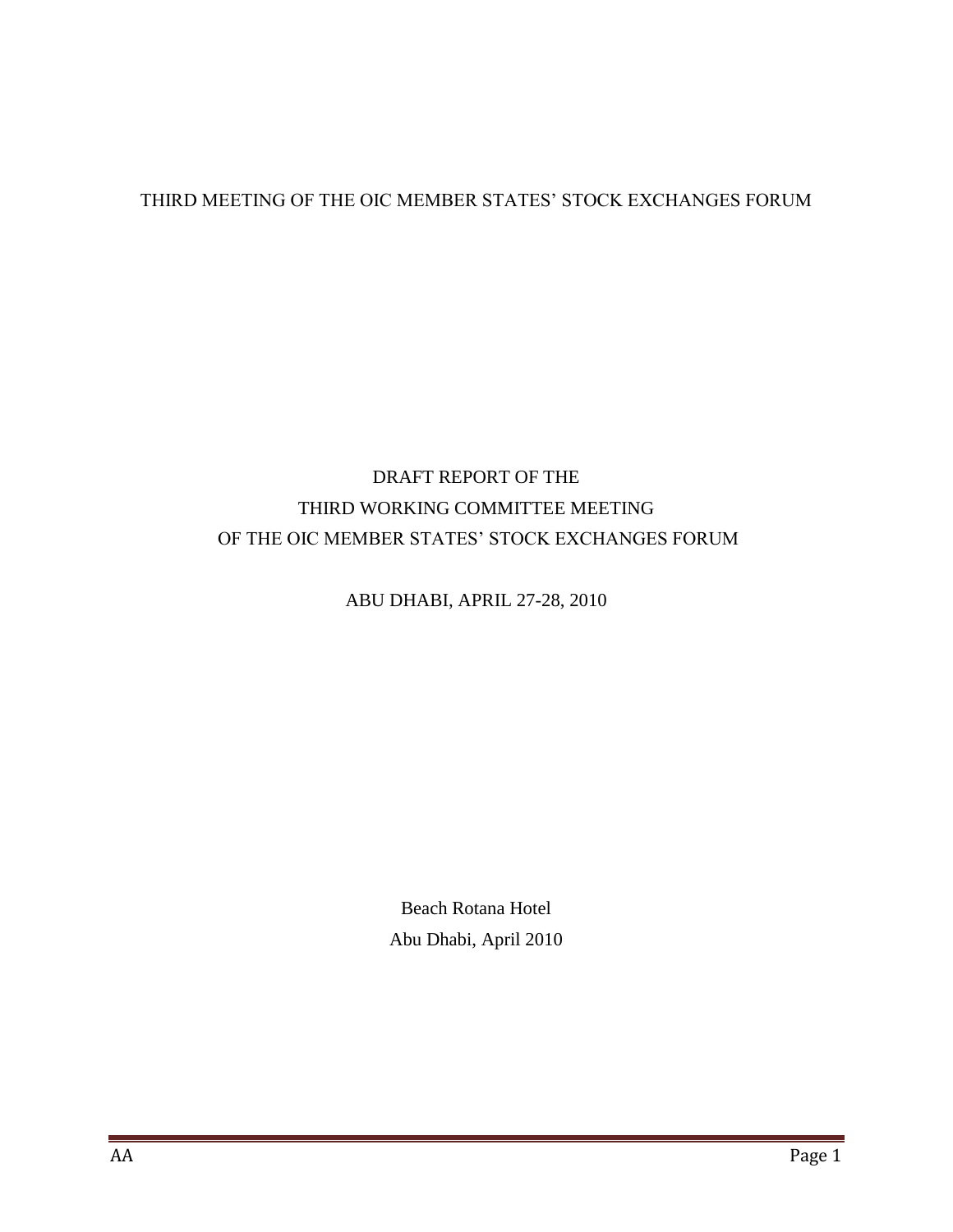# DRAFT REPORT OF THE THIRD WORKING COMMITEE MEETING OF THE OIC MEMBER STATES' STOCK EXCHANGES FORUM

ABU DHABI, APRIL 27-28, 2010

Beach Rotana Hotel Abu Dhabi, April 2010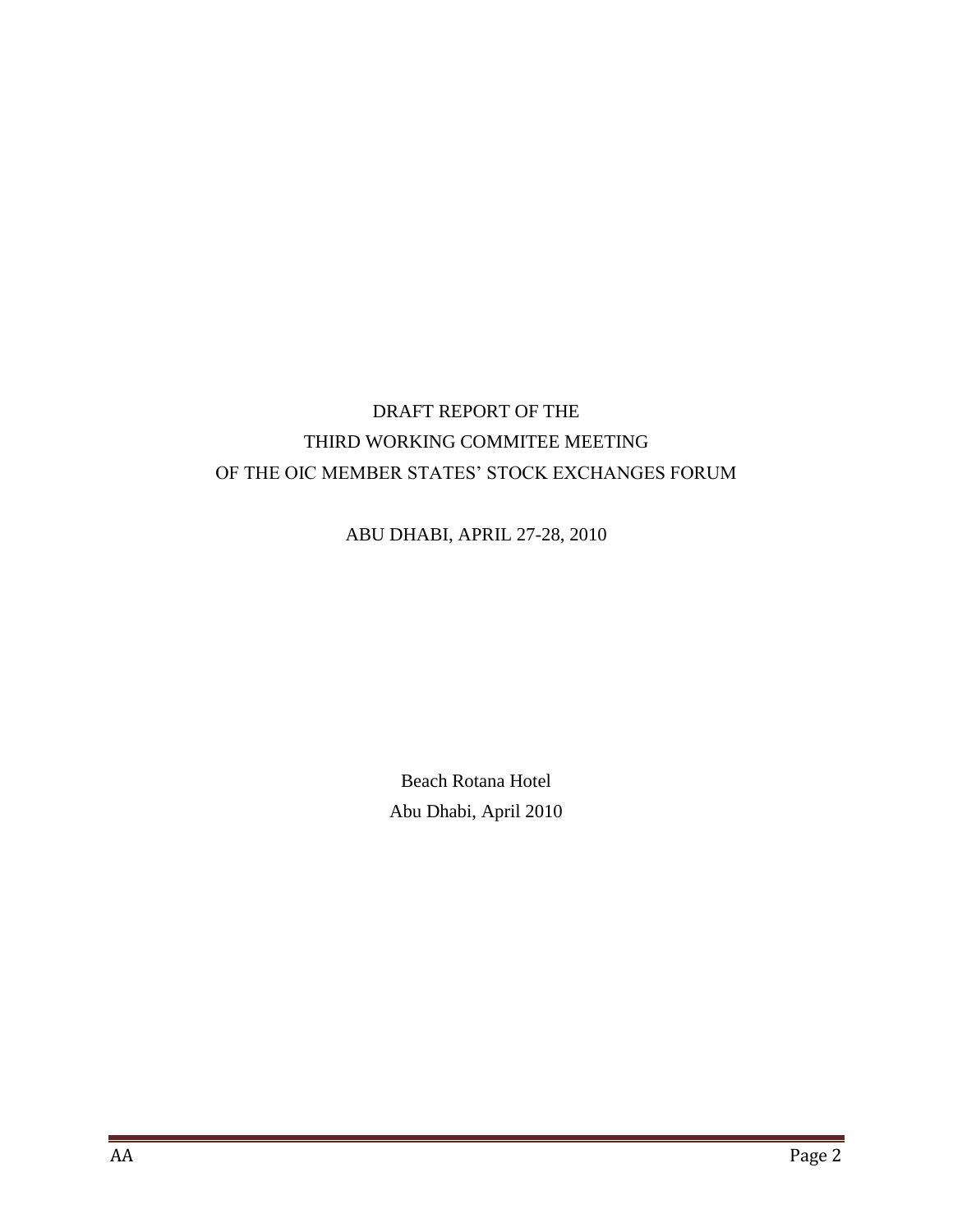Draft Report of the Third Working Committee Meeting of the OIC Member States' Stock Exchanges Forum

### ANNEXES

I. Opening Speech by Mr. Hüseyin Erkan on behalf of the Working Committee

II. Welcome Speech by Mr. Rashed Al Baloushi on behalf of the Abu Dhabi Securities Exchange

III. Keynote Speech by Dr. Hussain Hamed Hassan on "Islamic Financial Instruments Tradable on Exchanges and Other Liquidity Management Financial Instruments"

IV. Presentation by Mr. Hamed Soltani Nejad and Mr. Abolfazl Shahrabadi on behalf of the Task Force for "OIC Capital Markets Linkages"

V. Presentation by Ms. Senay Pehlivanoglu on behalf of the Task Force for Customized Indices and Exchange Traded Islamic Financial Products

VI. Presentation by International Index Providers on "Creation of an OIC Index" by *Mr. Jonathan Cooper, Managing Director, Middle East and Africa, FTSE*

VII. Presentation by International Index Providers on "Creation of an OIC Index" by Mr. Jim Leggate / Mr. Richard Souri, MSCI

VIII. Presentation by International Index Providers on "Creation of an OIC Index*"* by *Mr. Charbel Azzi, Business Development, MENA Region/ Mr. Rodney Fernandes, Vice President, EMEA Region, Standard and Poor's*

IX. Speech by Ms. Filiz Kaya on behalf of the Task Force for Post-Trade Services

X. Presentation on "MCDR (Misr for Central Clearing, Depository and Registry) experience in joining Linkup Markets as part of CSDs interlink" *by Dr. Tarek Abdel Barry, Managing Director, MCDR*

XI. Presentation by Ms. Sairana Mohd Saad on behalf of the Task Force for the Promotion, Awareness and Investor Education about Islamic Financial Markets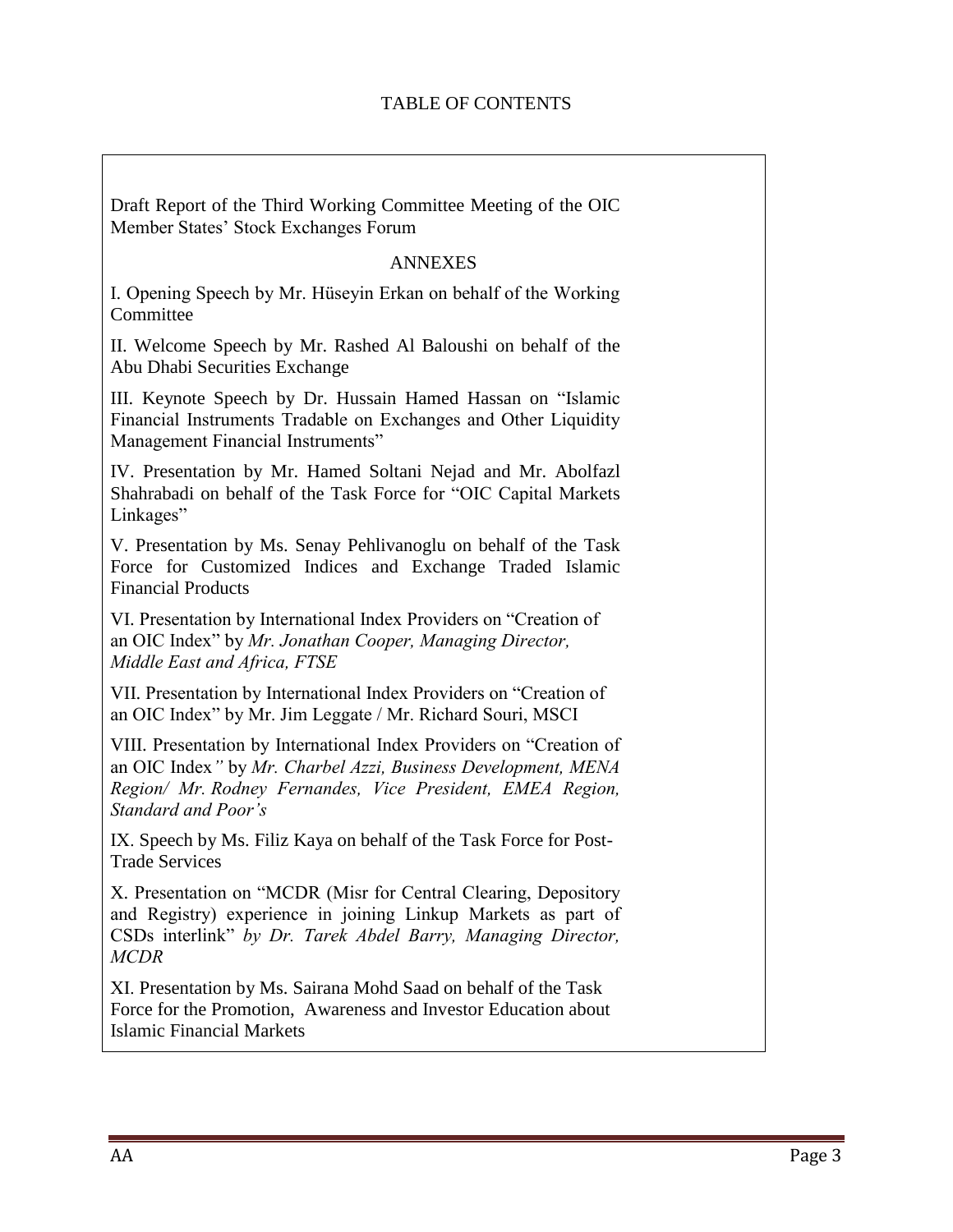# DRAFT REPORT OF THE THIRD WORKING COMMITTEE MEETING OF THE OIC MEMBER STATES' STOCK EXCHANGES FORUM

ABU DHABI, APRIL 27-28, 2010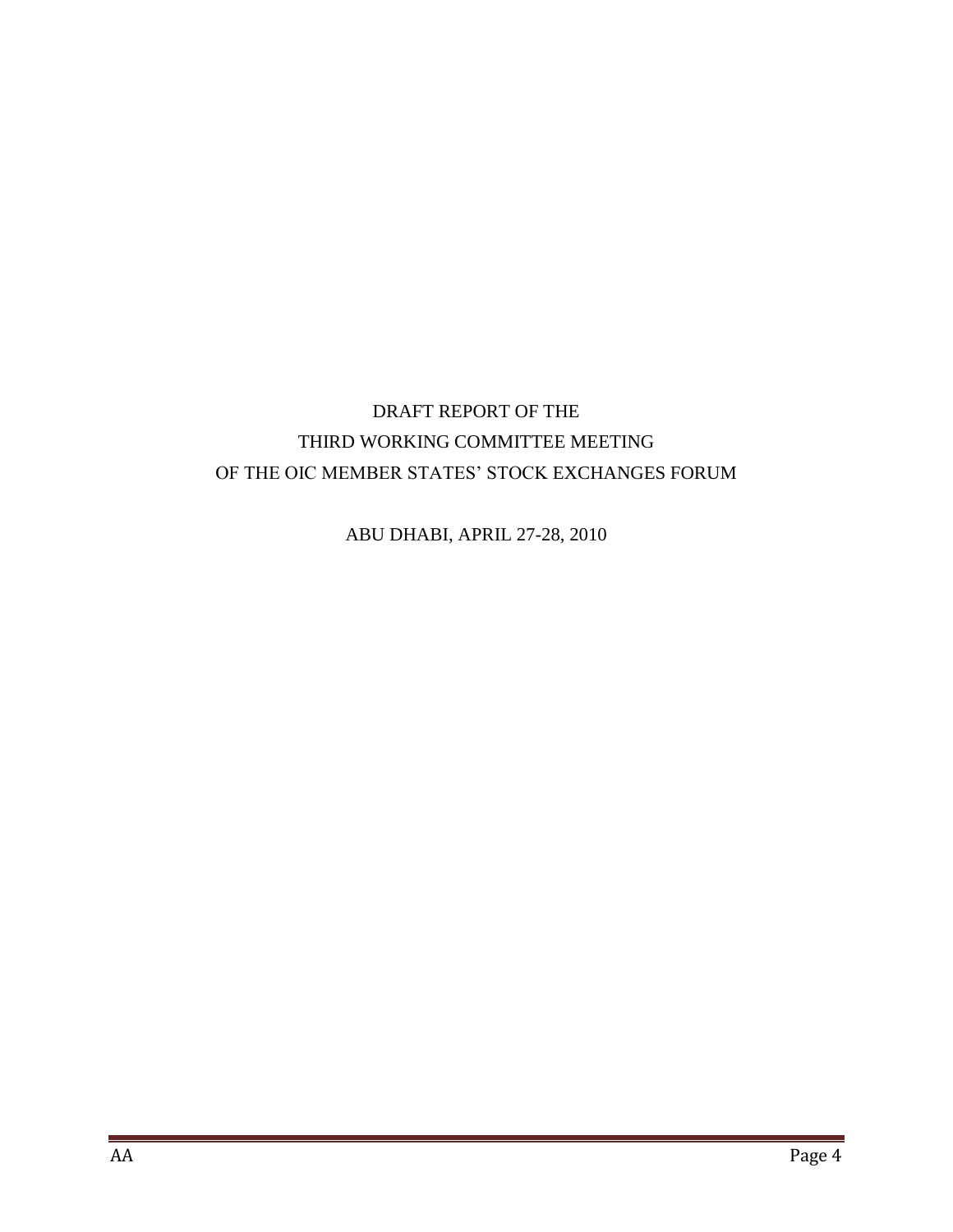### DRAFT REPORT

#### OF THE

# THIRD WORKING COMMITTEE MEETING OF THE OIC MEMBER STATES' STOCK EXCHANGES FORUM (Abu Dhabi, April 27-28, 2010)

1. The Third Working Committee Meeting of the OIC Member States' Stock Exchanges Forum convened in Abu Dhabi on April 27-28, 2010.

2. The Meeting was attended by the representatives of the following stock exchanges, central depositories, central registry institutions of the OIC Member States and the other relevant organizations:

### **A. STOCK EXCHANGES OF THE OIC MEMBER STATES**

- 1. Abu-Dhabi Securities Exchange, United Arab Emirates
- 2. Amman Stock Exchange, Jordan
- 3. Bursa Malaysia Berhad, Malaysia
- 4. Chittagong Stock Exchange, Bangladesh
- 5. Dhaka Stock Exchange, Bangladesh
- 6. Dubai Financial Market, United Arab Emirates
- 7. Istanbul Stock Exchange, Turkey
- 8. Muscat Securities Market, Oman
- 9. Saudi Arabian Stock Exchange (Tadawul), Saudi Arabia
- 10. Tehran Stock Exchange, Iran

# **B. CENTRAL DEPOSITORIES, CLEARING AND REGISTRY INSTITUTIONS OF THE OIC MEMBER STATES**

- Central Registry Agency of Turkey, Turkey
- Central Securities Depository of Iran, Iran
- ISE Settlement and Custody Bank (Takasbank), Turkey
- MISR Central Clearing, Depository and Registry for Egypt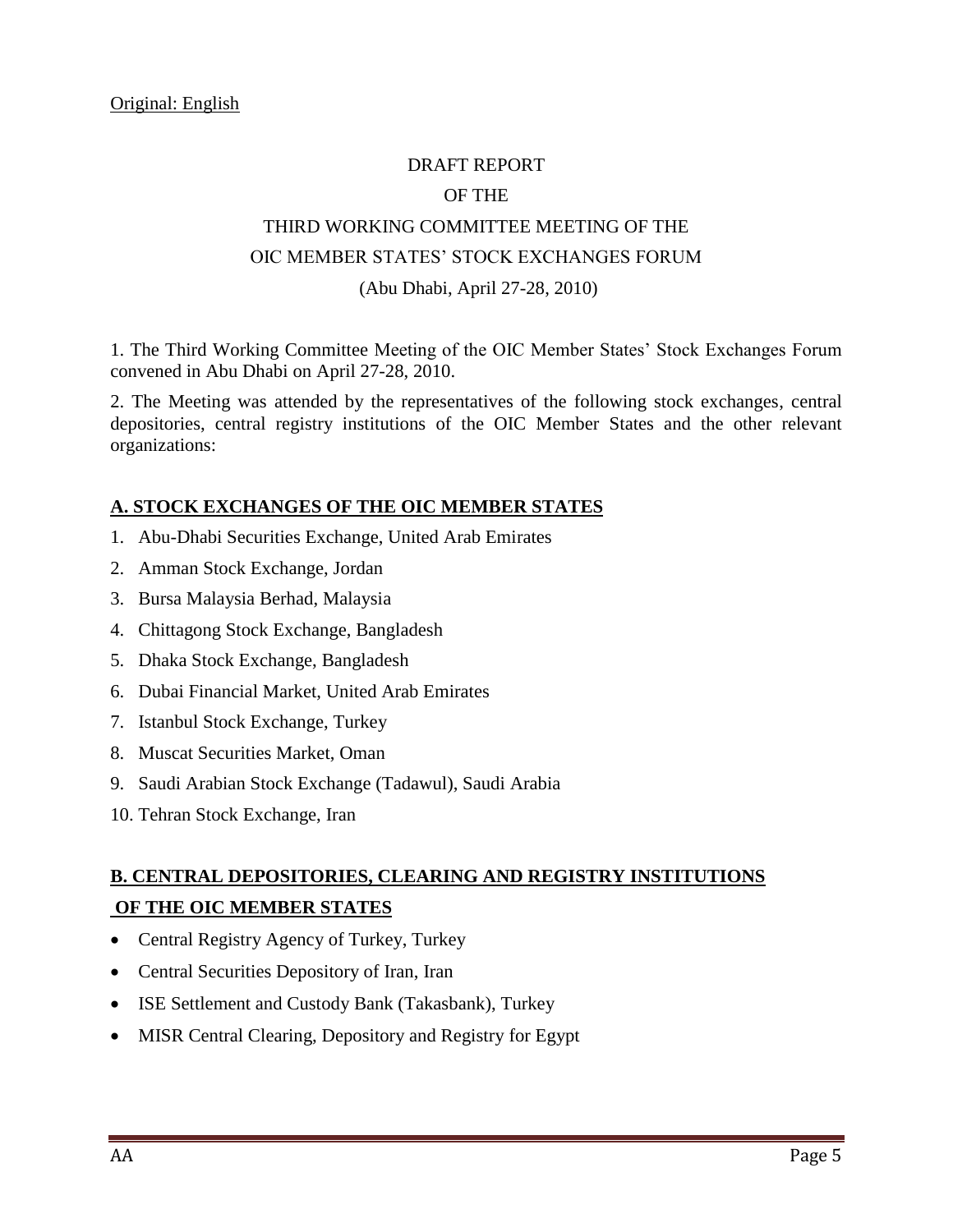## **C. OTHER ORGANIZATIONS**

- 1. International Islamic Financial Market (IIFM)
- 2. Dar Al Sharia Legal & Financial Consultancy LLC
- 3. FTSE
- 4. MSCI Barra
- 5. STANDARD AND POOR'S

### **Opening Session**

1. Following recitation from the Holy Koran, the meeting was opened by Mr. Hüseyin Erkan, Chairman and CEO of the Istanbul Stock Exchange. Mr. Erkan welcomed all the delegates to Abu Dhabi on the occasion of the third working committee meeting of the OIC Member States' Stock Exchanges Forum. Mr. Erkan started his speech by summarizing what the OIC does far and the Forum's mission. He reminded the participants that the Organization of Islamic Conference (OIC) has 54 Muslim countries as members and is supported and organized by the governments of all the Muslim countries around the world. He added that the OIC works on a number of issues, namely business, social and cooperation issues and has various subcommittees. He expressed that COMCEC is one of the major subcommittees of the OIC, concentrating on the commercial, business and economic development issues and is headed by the President of Turkish Republic. Mr. Erkan went on to say that, many years ago, all attending countries of COMCEC had agreed on building cooperation among the stock exchanges. Following the deliberations, the mandate was given to stock exchanges and the Istanbul Stock Exchange volunteered to organize the cooperation efforts and since then, three annual and three working committee meetings had been held.

Mr. Erkan noted that one of the major areas that the Forum concentrates on is to create some instruments, some securities that are tradable on stock exchanges. He remarked that Islamic finance is growing very fast and in consideration of the cooperation efforts of all Islamic financial institutions, many instruments and various vehicles had been developed to finance trade and various projects, while most of these instruments are to be traded on the OTC, are not liquid, are not tradable on exchanges and are executed on bilateral basis, contrary to standardized contracts. He stated that the Forum's idea was to bring more liquidity into the members' markets and thus to create standardized products that could trade on exchanges. Mr. Erkan said that in addition to conventional products, Exchanges can also help provide extra liquidity and efficient price discovery mechanisms to facilitate the development of Islamic financial products.

Mr. Erkan went on to say that the Forum worked on the standardization of repo transactions so that a mechanism can be devised to trade sukuks more often and with more liquidity on stock exchanges, which will in turn attract more issuers to issue sukuks.

Mr. Erkan also shared some figures on the Islamic financial markets, indicating a growing demand for Islamic products. Mr. Erkan added that the Forum should place priority on promoting the value of Islamic market instruments and getting well equipped to meet the potential demand for these instruments.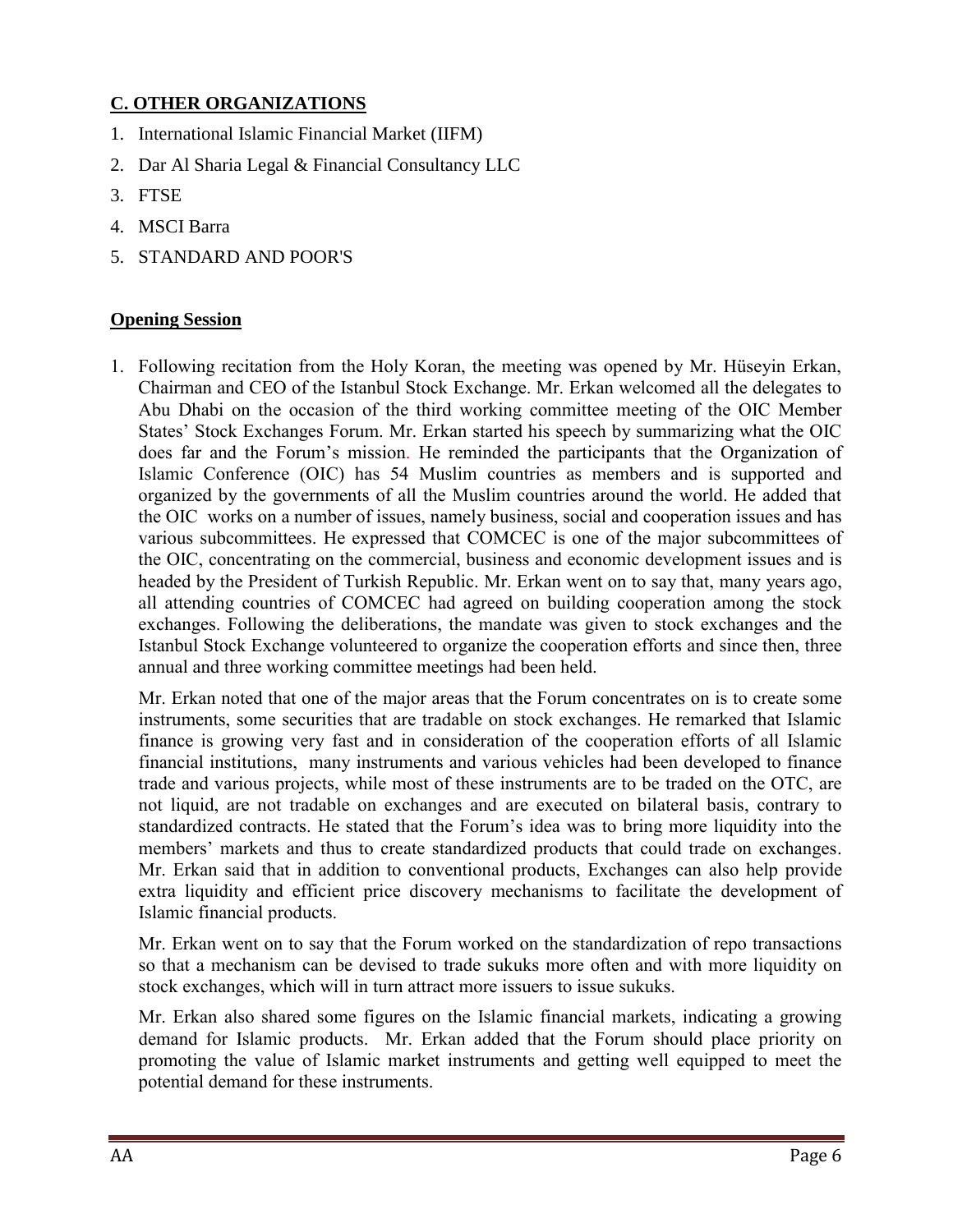Finally, Mr. Erkan gave brief information on the meeting program, and before closing his speech, he thanked Abu Dhabi Securities Exchange for hosting the event and for their efforts in the organization of the meeting.

- 2. Mr. Rasheed Al Baloushi, Deputy Chief Executive Officer and Director of Operations of Abu Dhabi Securities Exchange, welcomed all delegates to Abu Dhabi on behalf of the Abu Dhabi Securities Exchange. He emphasized the growing worldwide interest in Islamic financial products and added that as a result of this development, countries and financial centers like United Kingdom, London, Paris, etc. tried to be the hub for the Islamic financial instruments. He noted that the question that needed to be asked was that why this Islamic hub should not be in one of the 54 members of the OIC, having the expertise, Shariah scholars and the people doing the job properly and perfectly. He added that such meetings always encouraged the members to work hard and produce tools to do even better what is already done to position the members to be the financial center for the Islamic products. He finally mentioned that he hoped to see more commitment and hard work after two days of meeting to make the Forum play a big role into the Islamic instruments, and thanked all delegates.
- 3. Following Mr. Baloushi's speech, a ceremony was held for the signing of two MoUs, the first between the Abu Dhabi Securities Exchange and the Istanbul Stock Exchange and the second between Takasbank (ISE Settlement and Custody Bank) and the Abu Dhabi Securities Exchange.
- 4. Dr. Hussain Hamed Hassan, Shariah Scholar, Dar Al Sharia Legal & Financial Consultancy delivered a speech entitled "Islamic Financial Instruments Tradable on Exchanges and Other Liquidity Management Financial Instruments".

(*A copy of Dr. Hussain Hamed Hassan's speech is herewith attached as Annex 1)*

- 5. A workshop on "Islamic Repo and Collateralization Possibilities" was held. Presentations at the workshop were delivered by Mr. Ijlal Alvi, CEO, IIFM and Mr. Habib Motani, Clifford Chance (London).
- 6. Mr. Hamed Soltani Nejad and Mr. Abolfazl Shahrabadi presented the report of the Task Force for OIC Capital Markets Linkages.

*(A copy of the report of the Task Force for OIC Capital Markets Linkages is herewith attached as Annex 2)*

- 7. A visit was organized to ADX and during the visit Mr. Elie Ghanem, Head of Market and Product Development of ADX delivered a presentation about the "Market Linkage among ADX, Dubai Financial Market and the Muscat Securities Market".
- 8. Ms. Senay Pehlivanoglu, Assistant Director, Foreign Securities Market, Istanbul Stock Exchange, presented the report of the Task Force for Customized Indices and Exchange Traded Islamic Financial Products.

*(A copy of the presentation of the Task Force for Customized Indices and Exchange Traded Islamic Financial Products is herewith attached as Annex 3)*

- 9. Mr. Jonathan Cooper, Managing Director for Middle East and Africa, FTSE, delivered FTSE's presentation on "Creation of an OIC Index".
- 10. Mr. Richard Souri, Vice President and Mr. Jim Leggate, Executive Director, MSCI Barra delivered MSCI's presentation on "Creation of an OIC Index".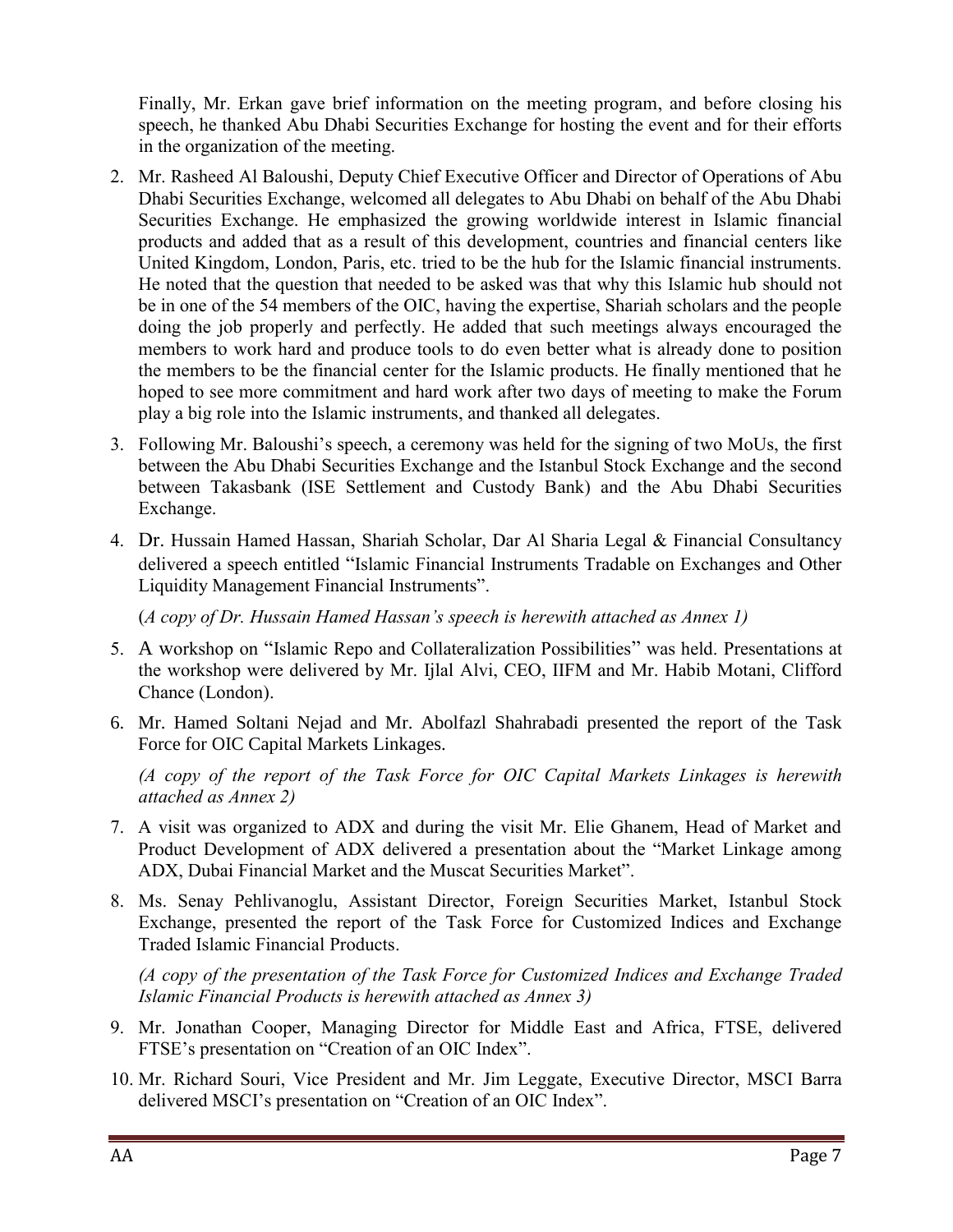- 11. Mr. Charbel Azzi, Business Development, MENA Region and Mr. Rodney Fernandes, Vice President, EMEA Region, Standard and Poors' delivered the presentation of Standard and Poor's on "Creation of an OIC Index".
- 12. Ms. Filiz Kaya, International Relations Director, Takasbank, presented the report of the Task Force for Post-Trade Services.

*(A copy of the presentation of the Task Force for Post Trade Services is herewith attached as Annex 4)*

13. Dr. Tarek Abdel Barry, Managing Director, MCDR (Misr for Central Clearing, Depository and Registry) delivered a presentation on "MCDR experience in joining Linkup Markets as part of CSDs interlink".

*(A copy of the Mr. Abdel Barry's presentation is herewith attached as Annex 5)*

14. Ms. Sairana Mohd Saad, Assistant Vice President & Head of Marketing for Islamic Markets, Bursa Malaysia presented the report of the Task force for the Promotion, Awareness and Investor Education about Islamic Financial Markets.

*(A copy of the Ms.Mohd Saad's presentation is herewith attached as Annex 6)*

### PROPOSALS, RECOMMENDATIONS AND DECISIONS

Subsequent to the presentations, Mr. Erkan wrapped up the two days' discussions noting the following points:

### *Financial instruments:*

Repo: Among various financial instruments, repo is considered to be quite a useful tool as sukuks are becoming popular but are quite illiquid. Repo can help increase the trading volume of sukus, which will produce an increase in the desire for the sukuk issues. From a Shariah perspective, it may not be Shariah-compliant, but the Forum may have recourse to IIFM for assistance in devising a Shariah-compliant product..

There were four structuring possibilities presented at the meeting, namely; Bilateral Structure (concept 1), Bilateral Structure with Different Undertakings (concept 2), Three Party Structure (concept 3) and Collateralized Repo (concept 4). Out of these four possibilities, IIFM recommendation is for concept 3 and 4. Under concept 3 there is clearly a role for OIC Exchanges' Clearing Houses to act as a risk taking third party. IIFM Repo Reference Paper is due to be published in July 2010 which will have complete details on the possibilities to structure a repo like liquidity management tool with the aim to take the project further.

With the release of the Repo Reference Paper by IIFM, the first half of the joint work on repo will almost be complete and much more definite answer is likely to come about by the Annual Forum Meeting.

Commodity Murabaha: Commodity murabaha is an advantageous instrument as it can be traded OTC bilaterally and at the same time, any commodity contract that is traded on the exchanges can be used for commodity murabahas. Invention of a new instrument is not required. The only thing that is missing is that many of the member exchanges do not trade commodity contracts. Thus, ETFs based on commodity contracts can be utilized as an alternative which can be traded on the member exchanges as well.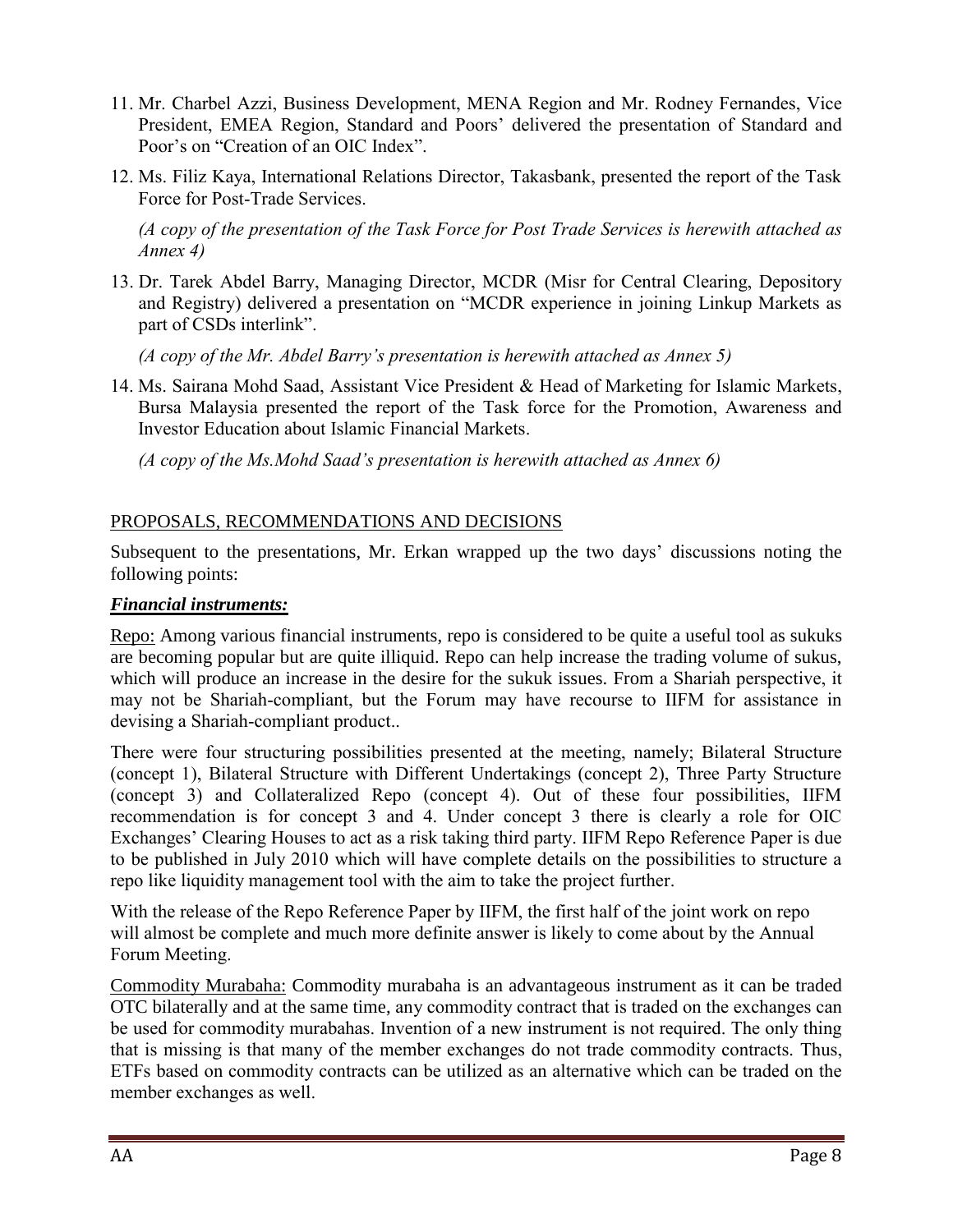## *Indices:*

As per the OIC Index, proposals were made by three major index providers with regards to construction of an index. The Forum prefers that the companies in the OIC countries be represented in the indices, as there are many Shariah compliant indices already available. It is believed that the OIC index will create a new demand among the investors. S&P noted that there is already some interest within the MENA Region on OIC listed securities.

## *Linkages:*

A proposal entitled "Settlement-Aware Market Interlink Protocol" for linking trade and post trade service providers among OIC countries' capital markets was presented by Tehran Stock Exchange and Central Securities Depository of Iran. Among the various linkage alternatives reviewed, the ASEAN example, which will be in effect by mid-2011, is found to be a functionable example. Also, the other example, that is, the linkage of Abu Dhabi Securities Exchange, Dubai Financial Market and Muscat Securities Market, is a very simple one and works well. However, if more stock exchanges were added into this type of linkage, it would be more complicated.

In addition to these models, new models can be devised. The idea is to increase the number of linkages so that the cross country trades can be expedited and the trading volume between the member countries may be increased.

## *Promotion and Awareness:*

OIC Directory: Bursa Malaysia presented the template of the OIC Directory. It was mentioned that the Forum was an informal platform aiming to raise awareness about the member exchanges of the OIC, rather than the OIC itself as an organization. As an informal organization, the Forum does not have a budget, and therefore awareness should be raised through the member exchanges' own means, rather than the Forum spending money on the commercial activities. In this respect, the Directory will be an introduction to promoting the OIC member exchanges, post-trade institutions and other related institutions and organizations.

Website: This year, the Forum Secretariat is planning to convert the Forum website (http:/[/www.oicexchanges.org\)](http://www.oicexchanges.org/) to an interactive website, where the members will be able to feed some data such as member announcements and market figures through direct access to the site, which will be provided by the Secretariat. The member exchanges were also asked to put a link from their websites to the Forum website.

OIC Project of Thomson Reuters: Mr. Rushdi Siddiqui has been leading a project for creating a section within Thomson Reuters on the OIC member exchanges. Accordingly, all data disseminated from these exchanges will be put in a separate group and there will be new pages for the OIC member exchanges only. The Forum considers this as a very important promotional activity.

# **Post-Trade Services:**

The questionnaire which has been prepared by Takasbank as the task force coordinator, was referred to and it was mentioned that the input was not enough, since the practices of only eight or nine CSDs' had been compiled. There was a suggestion that an inter-committee meeting be held between the task forces for OIC Linkages and Post-trade services with regards to the work on linkages.